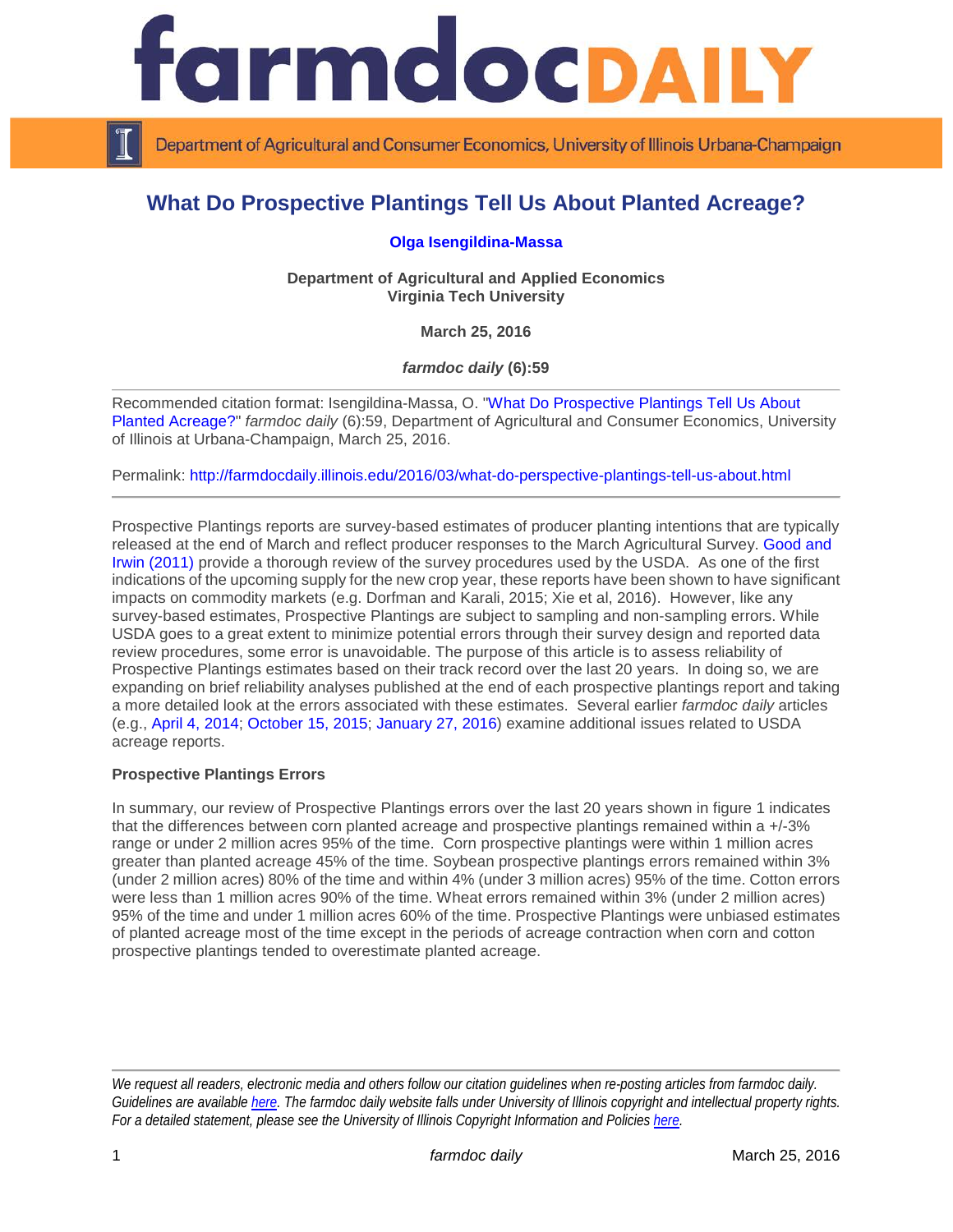

# **Prospective Plantings Reliability on Average**

Table 1 shows the average values of planted acreage and their standard deviations for corn, soybeans, wheat and cotton over 1996-2015. This information provides background on relative variability in acreage planted based on the coefficients of variation. As the table shows, soybean acreage planted is relatively less variable while cotton acreage planted is relatively more variable among these commodities.

The difference between the final estimate of planted acreage and prospective plantings can be regarded as error and examined in both acres and percentages. Mean absolute error and Root mean squared error illustrate the average magnitude of the difference between the estimate and the final value, thus the average error of corn prospective plantings is 1,042 thousand acres or 1.48% of the planted acreage. Cotton prospective plantings errors appear smallest in acres (628 thousand) but largest in percentage terms (6.29%).

| Table 1. Reliability of Prospective Plantings Planting Acreage Estimates,<br>1996-2015 |          |          |           |           |  |  |
|----------------------------------------------------------------------------------------|----------|----------|-----------|-----------|--|--|
|                                                                                        | Corn     | Soybeans | Wheat     | Cotton    |  |  |
| Acreage Planted                                                                        |          |          |           |           |  |  |
| Mean (1000 acres)                                                                      | 84,369   | 74,437   | 60,282    | 12,808    |  |  |
| Stdev (1000 acres)                                                                     | 6,630    | 4,661    | 5,520     | 2,277     |  |  |
| CV(%)                                                                                  | 7.86%    | 6.26%    | 9.16%     | 17.78%    |  |  |
| $AP - PP$                                                                              |          |          |           |           |  |  |
| Mean ABS (1000 acres)                                                                  | 1,042    | 1,290    | 915       | 628       |  |  |
| Mean (1000 acres)                                                                      | $-25$    | $-67$    | $-134$    | $-51$     |  |  |
| Stdev (1000 acres)                                                                     | 1,321    | 1,587    | 1,253     | 816       |  |  |
| T-test                                                                                 | $-0.09$  | $-0.19$  | $-0.48$   | $-0.28$   |  |  |
| min                                                                                    | $-1,917$ | $-2,582$ | $-3,744$  | $-1,320$  |  |  |
| max                                                                                    | 3,073    | 3,296    | 1,997     | 2,170     |  |  |
| $(AP - PP)/AP$                                                                         |          |          |           |           |  |  |
| RMSPE (%)                                                                              | 1.48%    | 2.10%    | 2.11%     | 6.29%     |  |  |
| Mean $(\%)$                                                                            | $-0.05%$ | $-0.10%$ | $-0.32%$  | $-0.69%$  |  |  |
| Stdev (%)                                                                              | 1.52%    | 2.15%    | 2.14%     | 6.41%     |  |  |
| T-test                                                                                 | $-0.15$  | $-0.21$  | $-0.68$   | $-0.48$   |  |  |
| min                                                                                    | $-2.36%$ | $-3.71%$ | $-6.90\%$ | $-12.19%$ |  |  |
| max                                                                                    | 3.29%    | 4.27%    | 2.66%     | 14.73%    |  |  |
| AP is Acreage Planted, PP is prospective Plantings                                     |          |          |           |           |  |  |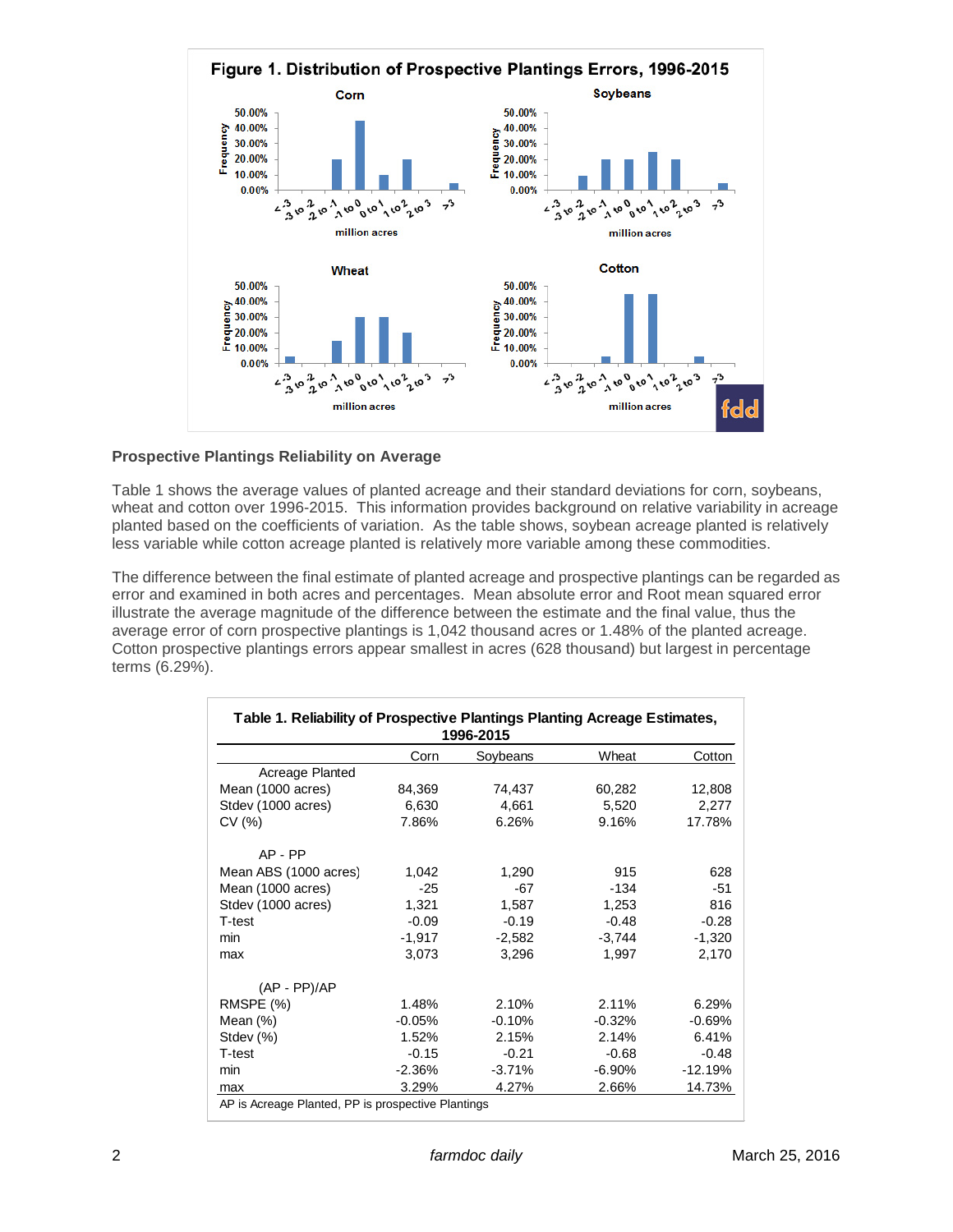Average (mean) errors are examined to determine whether positive errors are offset by the negative errors to make sure there is no consistent bias in Prospective Plantings estimates. The t-tests in table 1 indicate that the mean errors are not significantly different from zero at the conventional confidence levels, suggesting that Prospective Plantings have been unbiased estimates of planted acreage over the last 20 years. While corn forecast errors were less than 3.5% even in extreme cases (max and min), other crops, particularly cotton, showed much larger errors reaching an overestimation by 12% in 2007 and an underestimation by almost 15% in 2011. In acreage terms, soybeans and wheat have seen some of the largest errors with overestimation by 3,744 thousand acres in wheat in 2011 and underestimation by 3,296 thousand acres in soybeans in 2012.

# **Prospective Plantings Reliability by Scenario**

Table 2 breaks down our analysis for different types of errors and allows to take a closer look at the different situations in which the errors may be made. The first two sets of results confirm the lack of bias in Prospective Plantings as there are roughly the same amount of positive and negative errors except for corn where we have more negative errors but the size of positive errors is slightly bigger. At the same time the size of negative errors appears slightly bigger in cotton and wheat.

| Table 2. Reliability of Prospective Plantings for Different Types of Errors,<br>1996-2015 |                                           |          |          |             |  |  |
|-------------------------------------------------------------------------------------------|-------------------------------------------|----------|----------|-------------|--|--|
|                                                                                           | Corn                                      | Soybeans | Wheat    | Cotton      |  |  |
| Positive Errors (PP <ap)< td=""><td></td><td></td><td></td><td></td></ap)<>               |                                           |          |          |             |  |  |
| Count                                                                                     | 8                                         | 10       | 10       | 10          |  |  |
| Mean (acres)                                                                              | 1452                                      | 1222     | 782      | 577         |  |  |
| Mean $(\%)$                                                                               | 1.46%                                     | 1.64%    | 1.21%    | 4.30%       |  |  |
| Negative Errors (PP>AP)                                                                   |                                           |          |          |             |  |  |
| Count                                                                                     | 12                                        | 10       | 10       | 10          |  |  |
| Mean (acres)                                                                              | $-821$                                    | $-1357$  | $-1049$  | $-679$      |  |  |
| Mean $(%)$                                                                                | $-1.04%$                                  | $-1.85%$ | $-1.86%$ | $-5.69%$    |  |  |
| <b>Correctly Predicted Growth</b>                                                         |                                           |          |          |             |  |  |
| Count                                                                                     | 11                                        | 9        | 7        | 9           |  |  |
| Mean (acres)                                                                              | 389                                       | 423      | $-307$   | 438         |  |  |
| Mean $(\%)$                                                                               | 0.41%                                     | 0.55%    | $-0.72%$ | 3.02%       |  |  |
|                                                                                           | <b>Correctly Predicted Contraction</b>    |          |          |             |  |  |
| Count                                                                                     | 6                                         | 6        | 10       | 10          |  |  |
| Mean (acres)                                                                              | $-640$ **                                 | $-818$   | $-308$   | $-419*$     |  |  |
| Mean $(\%)$                                                                               | $-0.77\%$ **                              | $-1.19%$ | $-0.58%$ | $-3.53\%$ * |  |  |
|                                                                                           | Incorrectly Predicted Direction of Change |          |          |             |  |  |
| Count                                                                                     | 3                                         | 5        | 3        | 1           |  |  |
| Mean (acres)                                                                              | $-313$                                    | $-50$    | 849 *    |             |  |  |
| Mean $(\%)$                                                                               | $-0.31%$                                  | 0.03%    | 1.45% *  |             |  |  |
| AP is Acreage Planted, PP is prospective Plantings                                        |                                           |          |          |             |  |  |

The next set of results looks at the size of errors for the years of acreage expansion that were correctly characterized as such by Prospective Plantings estimates. These result show no bias in predicting acreage expansion by prospective plantings reports. On the other hand, in years of acreage contraction, average forecast errors for corn and cotton are negative and significantly different from zero indicating overestimation of planted acreage (or underestimation of contraction) by about 0.77% or 640 thousand acres and by 3.53% or 419 thousand acres, respectively. Incorrect prediction of expansion or contraction in planted acreage by prospective planting estimates was rare in all commodities except soybeans and limited to years with small acreage changes. In 3 cases when it happened in the wheat market, prospective plantings indicated wheat acreage contraction relative to the previous year, instead acreage turned out to expand, which means that prospective plantings underestimated planted acreage by about 1.45% or 849 thousand acres.